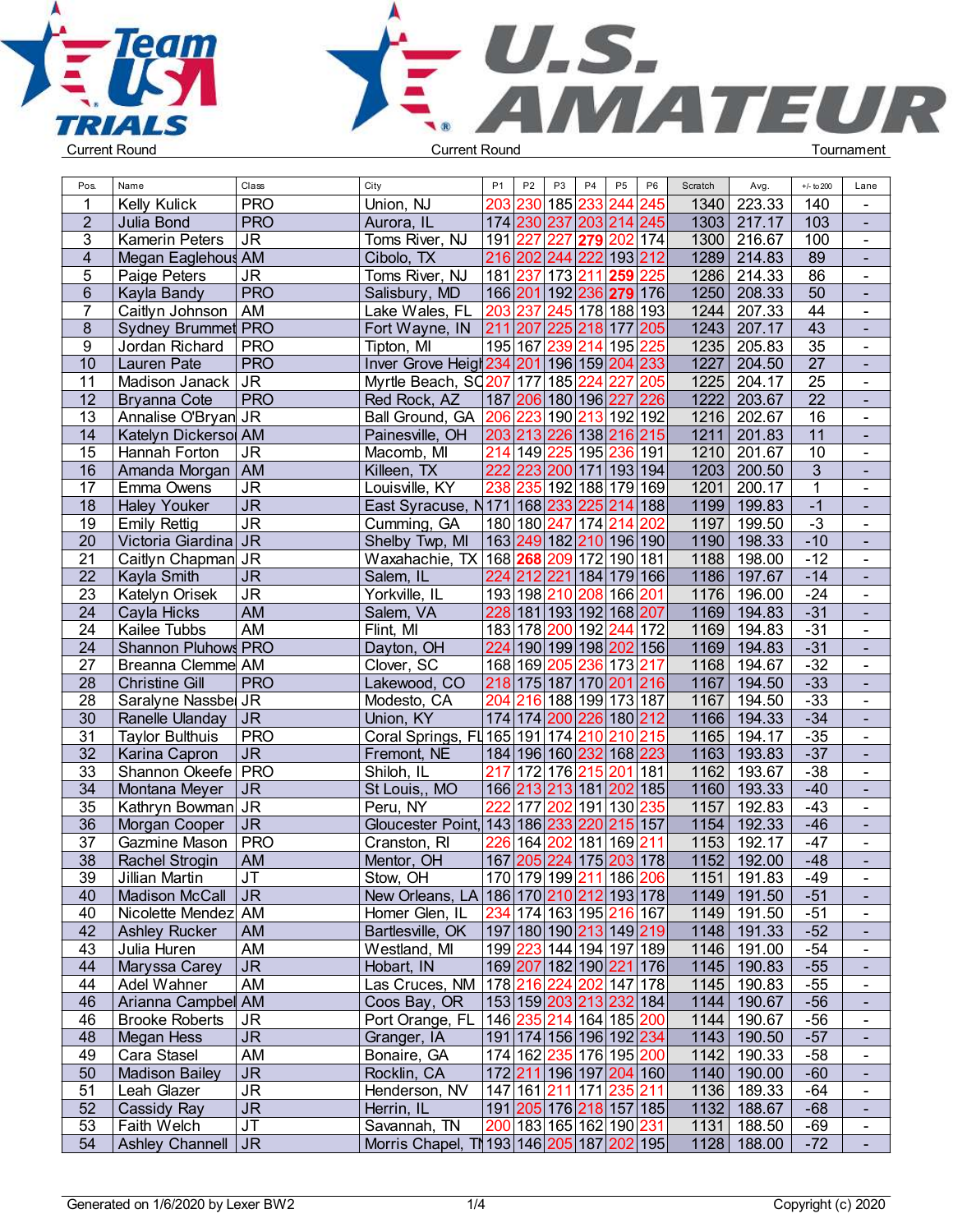



| Pos.     | Name                                          | Class                             | City                                                          | P <sub>1</sub> | P <sub>2</sub> | P <sub>3</sub> | P <sub>4</sub> | P <sub>5</sub>                                        | P <sub>6</sub> | Scratch      | Avg.               | $+/-$ to 200     | Lane                             |  |
|----------|-----------------------------------------------|-----------------------------------|---------------------------------------------------------------|----------------|----------------|----------------|----------------|-------------------------------------------------------|----------------|--------------|--------------------|------------------|----------------------------------|--|
| 54       | <b>Taylor Davis</b>                           | JT                                | Burton, MI                                                    | 222            |                |                |                | 162 166 195 189 194                                   |                | 1128         | 188.00             | $-72$            |                                  |  |
| 56       | <b>Brandi Branka</b>                          | <b>PRO</b>                        | Belleville, IL                                                |                |                |                |                | 198 214 191 179 169 176                               |                | 1127         | 187.83             | $-73$            | $\blacksquare$                   |  |
| 57       | <b>Mabel Cummins</b>                          | JR                                | Antioch, TN                                                   |                |                |                |                | 160 200 187 179 211 189                               |                | 1126         | 187.67             | $-74$            | $\blacksquare$                   |  |
| 57       | <b>Crystal Elliott</b>                        | JR                                | Palm Bay, FL                                                  |                |                |                |                | 195 180 237 184 184 146                               |                | 1126         | 187.67             | $-74$            | $\blacksquare$                   |  |
| 59       | Cassandra Leuth PRO                           |                                   | Lincoln, NE,                                                  |                |                |                |                | 134 173 176 214 205 223                               |                | 1125         | 187.50             | $-75$            | $\blacksquare$                   |  |
| 59       | <b>Bailey Gipson</b>                          | <b>JR</b>                         | Davison, MI                                                   |                |                |                |                | 175 158 164 211 226 191                               |                | 1125         | 187.50             | $-75$            | $\blacksquare$                   |  |
| 61       | Julianna Spina                                | <b>JR</b>                         | East Islip, NY                                                |                |                |                |                | 160 181 244 165 223 149                               |                | 1122         | 187.00             | $-78$            | $\blacksquare$                   |  |
| 62       | Savanna Razor                                 | J <sub>R</sub>                    | Columbia, SC                                                  |                |                |                |                | 148 194 192 180 202 205                               |                | 1121         | 186.83             | $-79$            |                                  |  |
| 63       | Morgan Gitlitz                                | $\overline{\mathsf{J}\mathsf{R}}$ | Freehold, NJ                                                  |                |                |                |                | 203 172 226 163 174 182                               |                | 1120         | 186.67             | $-80$            | $\blacksquare$                   |  |
| 64       | <b>Lyndsay Ennis</b>                          | <b>JR</b>                         | Conway, SC                                                    |                |                |                |                | 190 212 193 202 137 182                               |                | 1116         | 186.00             | $-84$            | $\blacksquare$                   |  |
| 65       | Kaitlyn Eder                                  | <b>JR</b>                         | Lithia, FL                                                    |                |                |                |                | 217 123 170 203 206 196                               |                | 1115         | 185.83             | $-85$            | $\blacksquare$                   |  |
| 66       | Alexis Neuer                                  | AM                                | Lewisburg, PA                                                 |                |                |                |                | 212 198 145 202 156 198                               |                | 1111         | 185.17             | $-89$            |                                  |  |
| 67       | Rachael Berg                                  | <b>JR</b>                         | Surprise, AZ                                                  |                |                |                |                | 169 225 167 182 149 215                               |                | 1107         | 184.50             | $-93$            | $\blacksquare$                   |  |
| 68       | Katelyn Abigania JR                           |                                   | San Diego, CA                                                 |                |                |                |                | 159 153  <mark>200</mark>  184  <mark>230</mark>  177 |                | 1103         | 183.83             | $-97$            | $\blacksquare$                   |  |
| 69       | Caroline Thesier   JR                         |                                   | Mooresville, NC                                               |                |                |                |                | 158 173 177 168 190  <mark>232</mark>                 |                | 1098         | 183.00             | $-102$           | $\blacksquare$                   |  |
| 69       | Melanie Katen                                 | JR                                | San Jose, CA                                                  |                |                |                |                | 170 202 179 184 180 183                               |                | 1098         | 183.00             | $-102$           | $\blacksquare$                   |  |
| 71       | Olivia Komorowsk JR                           |                                   | Oshkosh, WI                                                   |                |                |                |                | 180 168 168 213 166 202                               |                | 1097         | 182.83             | $-103$           | $\blacksquare$                   |  |
| 72       | Brittany Schwartz JR                          |                                   | Oshkosh, WI                                                   |                |                |                |                | 155 178 179 199 193 192                               |                | 1096         | 182.67             | $-104$           |                                  |  |
| 72       | Megan Kolberg                                 | <b>JR</b>                         | Sycamore, IL                                                  |                |                | 155 154 172    |                | 200 205 210                                           |                | 1096         | 182.67             | $-104$           | $\blacksquare$                   |  |
| 72       | Amanda Naujokas JR                            |                                   | Lake Ronkonkom 181   182   205   137   202   189              |                |                |                |                |                                                       |                | 1096         | 182.67             | $-104$           |                                  |  |
| 75       | Katie Robb                                    | <b>JR</b>                         | Swedesboro, NJ   162   181   168   196   206   182            |                |                |                |                |                                                       |                | 1095         | 182.50             | $-105$           | $\blacksquare$                   |  |
| 76       | Kristen Derr                                  | $\overline{\mathsf{J}\mathsf{R}}$ | Sunbury, PA                                                   |                |                |                |                | 153 183 212 184 180 178                               |                | 1090         | 181.67             | $-110$           | $\blacksquare$                   |  |
| 76       | Abigail Goldsberr AM                          |                                   | Bettendorf, IA                                                |                |                |                |                | 201 150 171 179 178 211                               |                | 1090         | 181.67             | $-110$           | $\blacksquare$                   |  |
| 76       | Missy Parkin                                  | <b>PRO</b>                        | Laguna Hills, CA 182 192 199 199 163 155                      |                |                |                |                |                                                       |                | 1090         | 181.67             | $-110$           | $\blacksquare$                   |  |
| 79       | Angelique Dalesa JT                           |                                   | Rolling Meadows, 150 201 178                                  |                |                |                |                | 204 183 171                                           |                | 1087         | 181.17             | $-113$           | $\blacksquare$                   |  |
| 80       | Maranda Pattison JR                           |                                   | Redwood Valley, 174 203 193 206 130 180                       |                |                |                |                |                                                       |                | 1086         | 181.00             | $-114$           | $\blacksquare$                   |  |
| 81       | Lara Kurt                                     | <b>JR</b>                         |                                                               |                |                |                |                | 186 191 173 161 167 201                               |                | 1079         | 179.83             | $-121$           | $\blacksquare$                   |  |
| 82       |                                               | JR                                | Leland, NC<br>Florence, SC                                    |                |                |                |                | 200 215 138 170 168 187                               |                | 1078         | 179.67             | $-122$           | $\blacksquare$                   |  |
| 83       | <b>Brianna Rogers</b><br>Stefanie Johnson PRO |                                   |                                                               |                |                |                |                | 201 160 174                                           |                | 1077         | 179.50             | $-123$           | $\blacksquare$                   |  |
| 84       | Mikhela Bakle                                 | AM                                | McKinney, TX<br>Warrensburg, M0139 171 167                    |                |                | 177 178 187    |                | 172 203 224                                           |                | 1076         | 179.33             | $-124$           |                                  |  |
|          |                                               |                                   |                                                               |                |                |                |                | 172 155 169 188 187  <mark>203</mark>                 |                |              | 179.00             | $-126$           |                                  |  |
| 85<br>86 | Addison Herzberg JR                           | JR                                | Wichita, KS<br>Mechanicville, NY 163 169 205 157 164 214      |                |                |                |                |                                                       |                | 1074<br>1072 | 178.67             | $-128$           | $\blacksquare$<br>$\blacksquare$ |  |
| 87       | <b>Britaney Myers</b><br>Chloe Skurzynski JR  |                                   | Princess Anne, N <sub>181</sub>   147   215   182   176   167 |                |                |                |                |                                                       |                | 1068         | 178.00             | $-132$           | $\mathbf{r}$                     |  |
| 87       |                                               |                                   |                                                               |                |                |                |                | 143 194 194 167 204 166                               |                | 1068         |                    | $-132$           | ÷.                               |  |
|          | Brianna MacLeod AM                            |                                   | Brick, NJ                                                     |                |                |                |                |                                                       |                |              | 178.00             |                  |                                  |  |
| 89<br>90 | Alexis Buchert                                | <b>JR</b>                         | San Antonio, TX   144   179   214   181   181   168           |                |                |                |                |                                                       |                | 1067<br>1065 | 177.83             | $-133$           | $\blacksquare$                   |  |
|          | Samantha Gainor AM                            |                                   | Chesterfield, MI                                              |                |                |                |                | 202 195 158 169 171 170                               |                |              | 177.50<br>177.33   | $-135$<br>$-136$ | $\blacksquare$                   |  |
| 91       | <b>Heather Waters</b>                         | <b>JR</b>                         | Valparaiso, IN                                                |                |                | 141 199 182    |                | 201 165 176                                           |                | 1064         |                    | $-137$           | $\blacksquare$                   |  |
| 92       | Destiny Truly                                 | <b>JR</b>                         | Brooklyn Park, M 157 199 182 176 161 188                      |                |                |                |                |                                                       |                | 1063         | 177.17             |                  |                                  |  |
| 93       | Carlene Beyer                                 | $\overline{\mathsf{J}\mathsf{R}}$ | Ogdensburg, WI 149 175 223 178 175 162                        |                |                |                |                |                                                       |                |              | 1062 177.00        | $-138$           |                                  |  |
| 93       | Hope Gramly                                   | <b>JR</b>                         | Aubrey, TX                                                    |                |                |                |                | 188 192  <mark>221 214</mark>  145 102                |                |              | 1062 177.00        | $-138$           |                                  |  |
| 93       | <b>Emily Notebaert</b>                        | <b>AM</b>                         | Rochester, NY                                                 |                |                |                |                | 205 180 197 163 179 138                               |                |              | 1062 177.00        | $-138$           | $\blacksquare$                   |  |
| 96       | Angelica Anthony JR                           |                                   | Schertz, TX                                                   |                |                |                |                | 161 152 204 178 219 147                               |                |              | 1061   176.83      | $-139$           | $\mathcal{L}_{\mathcal{A}}$      |  |
| 97       | Sarah Gill                                    | <b>JR</b>                         | Attleboro, MA                                                 |                |                |                |                | 159 149 195 172  <mark>203</mark>  182                |                | 1060         | $176.67$           | $-140$           | $\blacksquare$                   |  |
| 98       | Hana Roers                                    | <b>JR</b>                         | Maple Grove, MN 185 164 160 160 216 174                       |                |                |                |                |                                                       |                |              | 1059 176.50        | $-141$           | $\blacksquare$                   |  |
| 98       | <b>Brittney Kinney</b>                        | JR.                               | Columbia City, IN172 206 171 164 190 156                      |                |                |                |                |                                                       |                |              | 1059 176.50        | $-141$           | $\blacksquare$                   |  |
| 100      | <b>Cassidy Courey</b>                         | JR                                | Brooklyn Center,   184   196   171   178   148   181          |                |                |                |                |                                                       |                |              | 1058 176.33        | $-142$           | $\blacksquare$                   |  |
| 101      | Lauren Tomaszey JR                            |                                   | Wylie, TX                                                     |                |                |                |                | 136 142 181 196 234 167                               |                |              | 1056 176.00        | $-144$           | $\blacksquare$                   |  |
| 102      | <b>Elizabeth Ross</b>                         | JR                                | Schenectady, NY 144 163 156 204 176 211                       |                |                |                |                |                                                       |                |              | 1054 175.67        | $-146$           |                                  |  |
| 103      | Patricia Rosales JT                           |                                   | Orlando, FL                                                   |                |                |                |                | 162 180 203 179 178 151                               |                | 1053         | 175.50             | $-147$           | $\blacksquare$                   |  |
| 103      | Hayley Connelly JR                            |                                   | Hazlet, NJ                                                    |                |                |                |                | 166 174 180 156 179 198                               |                | 1053         | 175.50             | $-147$           | $\blacksquare$                   |  |
| 103      | Jennifer Loredo                               | J <sub>R</sub>                    | Fresno, CA                                                    |                |                |                |                | 194 155 188 158 186 172                               |                |              | 1053 175.50        | $-147$           | $\blacksquare$                   |  |
| 106      | <b>Brigitte Jacobs</b>                        | AM                                | Rockford, IL                                                  |                |                |                |                | 184 184 162 158 178 186                               |                |              | 1052 175.33        | $-148$           | $\blacksquare$                   |  |
| 107      | <b>Britney Brown</b>                          | AM                                | Chicago, IL                                                   |                |                |                |                | 131 178 183  <mark>209</mark>  135  <mark>214</mark>  |                |              | 1050 175.00        | $-150$           | $\blacksquare$                   |  |
| 108      | <b>Skylar Smith</b>                           | JR                                | New Milford, CT 173 187 141 150 198 200                       |                |                |                |                |                                                       |                |              | $1049$ 174.83 -151 |                  | $\mathcal{L}_{\mathcal{A}}$      |  |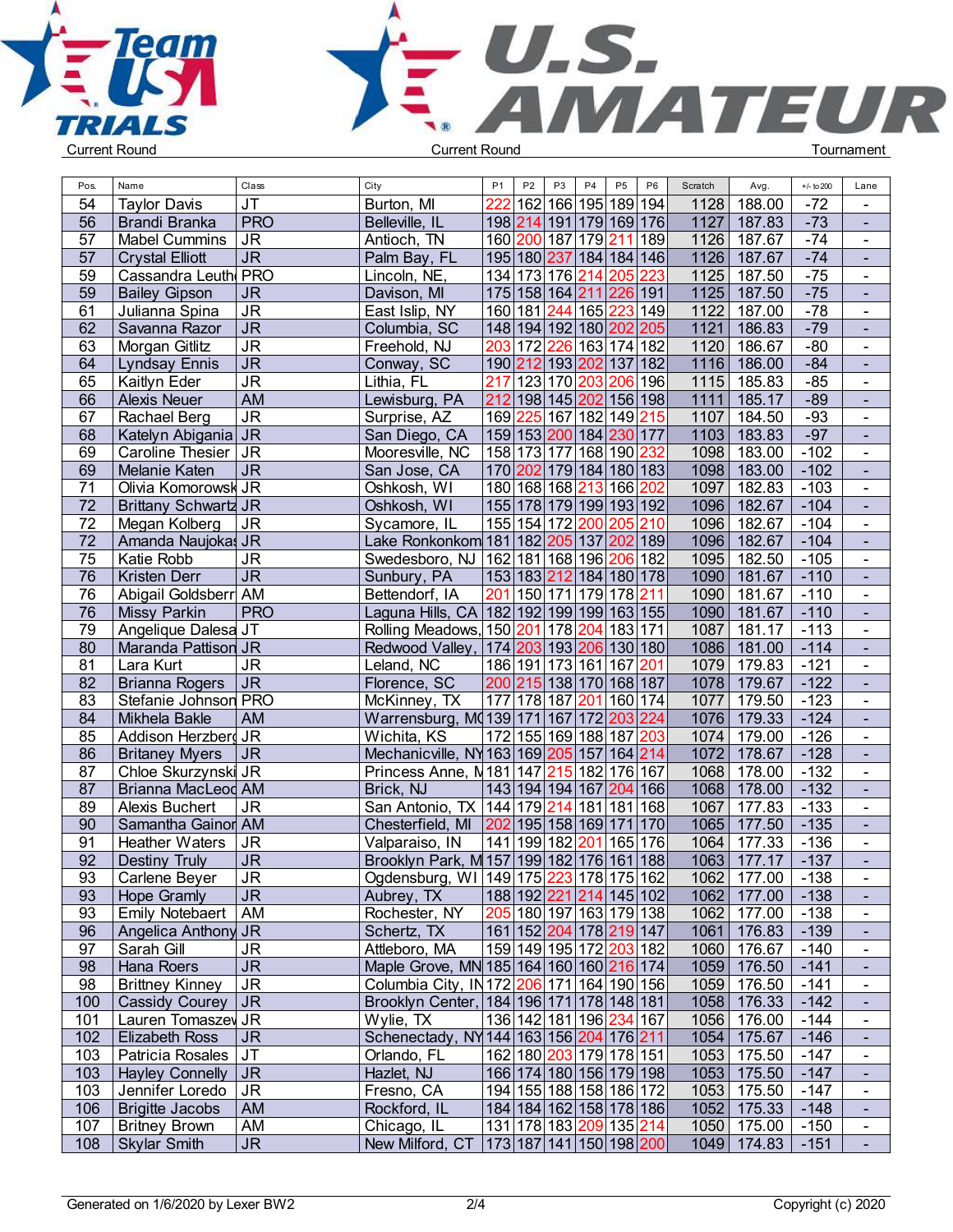



| Pos. | Name                   | Class                             | City                                                | P <sub>1</sub>                         | P <sub>2</sub> | P <sub>3</sub> | P4 | P <sub>5</sub>          | P <sub>6</sub> | Scratch | Avg.         | $+/-$ to 200 | Lane                             |  |
|------|------------------------|-----------------------------------|-----------------------------------------------------|----------------------------------------|----------------|----------------|----|-------------------------|----------------|---------|--------------|--------------|----------------------------------|--|
| 108  | Amelia Vasquez         | <b>JR</b>                         | New Orleans, LA 180 189 117 152 167 244             |                                        |                |                |    |                         |                | 1049    | 174.83       | $-151$       | $\blacksquare$                   |  |
| 108  | Saige Yamada           | <b>JR</b>                         | Kaneohe, HI                                         | 148 155 155  <mark>209</mark>  192 190 |                |                |    |                         |                | 1049    | 174.83       | $-151$       | $\sim$                           |  |
| 111  | <b>Haley Carroll</b>   | AM                                | Williamsville, NY  159                              |                                        |                |                |    | 202 150 157 179 200     |                | 1047    | 174.50       | $-153$       | $\blacksquare$                   |  |
| 112  | <b>Tacey Ballen</b>    | $\overline{\mathsf{J}\mathsf{R}}$ | Ashland, KY                                         | 183 180 184 140 180 179                |                |                |    |                         |                | 1046    | 174.33       | $-154$       | $\blacksquare$                   |  |
| 112  | Colby Jones            | <b>JR</b>                         | Virginia Beach,                                     | $V$ 149                                |                |                |    | 231 177 178 154 157     |                | 1046    | 174.33       | $-154$       | $\blacksquare$                   |  |
| 114  | <b>Taylor Bailey</b>   | <b>AM</b>                         | Joliet, IL                                          | 203 180 210 133 158 160                |                |                |    |                         |                | 1044    | 174.00       | $-156$       | $\blacksquare$                   |  |
| 115  | Laura Branch           | <b>AM</b>                         | Brockport, NY                                       | 173 194 182 190 134 170                |                |                |    |                         |                | 1043    | 173.83       | $-157$       | $\overline{a}$                   |  |
|      |                        | J <sub>R</sub>                    |                                                     |                                        |                |                |    |                         |                |         |              |              | $\mathbf{r}$                     |  |
| 115  | Michaela Clardy        |                                   | Little River, SC                                    | 153 192 179 186 171 162                |                |                |    |                         |                | 1043    | 173.83       | $-157$       |                                  |  |
| 117  | Kara Beissel           | <b>JR</b>                         | Ormond Beach, F176                                  |                                        |                |                |    | 200 142 190 168 165     |                | 1041    | 173.50       | $-159$       | $\blacksquare$                   |  |
| 118  | <b>Elise Chambers</b>  | <b>JT</b>                         | Ocoee, FL                                           |                                        |                |                |    | 207 174 165 193 144 155 |                | 1038    | 173.00       | $-162$       | $\blacksquare$                   |  |
| 118  | Sydney Urben           | <b>JR</b>                         | Dorr, MI                                            |                                        |                |                |    | 172 153 166 211 158 178 |                | 1038    | 173.00       | $-162$       | $\blacksquare$                   |  |
| 120  | Averi Brown            | <b>JR</b>                         | Columbus, OH                                        | 165 169 185 143 194 181                |                |                |    |                         |                | 1037    | 172.83       | $-163$       | $\blacksquare$                   |  |
| 121  | Kailee Channell        | $\overline{\mathsf{J}\mathsf{R}}$ | Morris Chapel, TN 137 197 164 161 199 177           |                                        |                |                |    |                         |                | 1035    | 172.50       | $-165$       | $\blacksquare$                   |  |
| 121  | Sarah Voiers           | <b>AM</b>                         | Valparaiso, IN                                      | 182 145 186 197 144 181                |                |                |    |                         |                | 1035    | 172.50       | $-165$       | $\blacksquare$                   |  |
| 123  | Amelia Kiefer          | <b>JR</b>                         | Jasper, IN                                          | 232                                    |                |                |    | 146 181 150 163 161     |                | 1033    | 172.17       | $-167$       | $\blacksquare$                   |  |
| 124  | Linda Himes            | $\overline{\mathsf{J}\mathsf{R}}$ | Texarkana, AR                                       | 159 104 176 166 190  <mark>237</mark>  |                |                |    |                         |                |         | 1032 172.00  | $-168$       | $\blacksquare$                   |  |
| 125  | Macailin Rodrigue JR   |                                   | Kentwood, MI                                        |                                        |                |                |    | 125 194 174 188 200 150 |                | 1031    | 171.83       | $-169$       | $\mathbf{r}$                     |  |
| 126  | Yarelis Alvarez        | <b>JR</b>                         | Rio Rancho, NM 186 166 141 184 168 181              |                                        |                |                |    |                         |                | 1026    | 171.00       | $-174$       | $\mathbf{u}^{\prime}$            |  |
| 126  | <b>Rachel Hirst</b>    | AM                                | Bear, DE                                            |                                        |                |                |    | 148 160 175 192 193 158 |                | 1026    | 171.00       | $-174$       | $\blacksquare$                   |  |
| 128  | McKenna Collier        | <b>JR</b>                         | Brick, NJ                                           |                                        |                |                |    | 141 167 184 164 166 200 |                | 1022    | 170.33       | $-178$       | $\blacksquare$                   |  |
| 128  | Emma Grace Dod AM      |                                   | Kent, OH                                            |                                        |                |                |    | 150 173 184 169 169 177 |                | 1022    | 170.33       | $-178$       | $\blacksquare$                   |  |
| 130  | Morgan Nunn            | <b>JR</b>                         | Okla City, OK                                       | 155 191 187 166 148 172                |                |                |    |                         |                | 1019    | 169.83       | $-181$       | $\blacksquare$                   |  |
| 131  | Emma Stull             | <b>JR</b>                         | Raleigh, NC                                         |                                        |                |                |    | 183 157 164 192 149 173 |                | 1018    | 169.67       | $-182$       | $\blacksquare$                   |  |
| 132  | Katelyn Jones          | <b>JR</b>                         | Orlando, FL                                         |                                        |                |                |    | 152 204 132 187 178 163 |                | 1016    | 169.33       | $-184$       | $\blacksquare$                   |  |
| 133  | Shannon Grimm          | AM                                | Fenton, MO                                          |                                        |                |                |    | 151 168 166 174 194 157 |                | 1010    | 168.33       | $-190$       | $\blacksquare$                   |  |
| 133  | April McDonnell        | <b>JR</b>                         | North Las Vegas, 179 176 126 164 142 223            |                                        |                |                |    |                         |                | 1010    | 168.33       | $-190$       | $\blacksquare$                   |  |
| 135  | Veronica Petrined JR   |                                   | New Orleans, LA 137 152 191 169 192 168             |                                        |                |                |    |                         |                | 1009    | 168.17       | $-191$       | $\blacksquare$                   |  |
| 136  | Jenna Hedgepath JR     |                                   | Murfreesboro, TN 146 166 179 192 180 145            |                                        |                |                |    |                         |                | 1008    | 168.00       | $-192$       | $\mathcal{L}_{\mathcal{A}}$      |  |
| 137  | Sara Howell            | <b>JR</b>                         | Slidell, LA                                         |                                        |                |                |    | 171 123 165 181 191 173 |                | 1004    | 167.33       | $-196$       | $\blacksquare$                   |  |
| 137  | Rebecca Lohse          | AM                                | Chesterton, IN                                      | 167 180 183 150 166 158                |                |                |    |                         |                | 1004    | 167.33       | $-196$       | $\blacksquare$                   |  |
| 139  | Breanna Elkin          | <b>JR</b>                         | Louisville, KY                                      |                                        |                |                |    | 162 155 157 185 157 186 |                | 1002    | 167.00       | $-198$       | $\blacksquare$                   |  |
| 140  | Bryanna Leyen          | <b>AM</b>                         | Perry Hall, RI                                      | 181 144 166 144 185 180                |                |                |    |                         |                | 1000    | 166.67       | $-200$       | $\blacksquare$                   |  |
| 141  | Jenica Baron           | <b>JR</b>                         | New Orleans, LA 167 168 180 162 172 148             |                                        |                |                |    |                         |                | 997     | 166.17       | $-203$       | $\mathbf{r}$                     |  |
| 141  | Kassidy Landweh JR     |                                   | Summerville, SC   135   147   180   172   193   170 |                                        |                |                |    |                         |                | 997     | 166.17       | $-203$       | $\blacksquare$                   |  |
| 143  | Evan Smith             | <b>JR</b>                         | Seattle, WA                                         |                                        |                |                |    | 197 166 144 168 158 163 |                | 996     | 166.00       | $-204$       | $\blacksquare$                   |  |
| 144  | Kasey Eaton            | AM                                | Wyoming, MI                                         | 143 157 154 198 174 169                |                |                |    |                         |                | 995     | 165.83       | $-205$       | $\blacksquare$                   |  |
| 145  | <b>Lauren Snipes</b>   | AM                                | Lake City, FL                                       |                                        |                |                |    | 166 146 184 164 155 179 |                | 994     | 165.67       | $-206$       | $\blacksquare$                   |  |
| 146  | Elizabeth Dresch JR    |                                   | Fort Worth, TX                                      | 118 188 146 162 191 186                |                |                |    |                         |                | 991     | 165.17       | $-209$       |                                  |  |
| 147  | Kimberly Forthofd JR   |                                   | Lake Placid, FL   180   157   172   182   153   146 |                                        |                |                |    |                         |                |         | 990   165.00 | $-210$       | $\blacksquare$                   |  |
| 148  | Chloe Sromovski   JR   |                                   | Wilkes-Barre, PA 155 157 181 142 183 169            |                                        |                |                |    |                         |                | 987     | 164.50       | $-213$       | $\sim$                           |  |
| 149  | Rina Sabo              | <b>PRO</b>                        | Bennett, CO                                         | 162 123 137 171 191  <mark>202</mark>  |                |                |    |                         |                | 986     | 164.33       | $-214$       | $\blacksquare$                   |  |
| 150  | <b>Kaylee Hitt</b>     | <b>JR</b>                         | Coldspring, KY   172   147   200   157   139   168  |                                        |                |                |    |                         |                | 983     | 163.83       | $-217$       |                                  |  |
| 151  | Stefanny Toala         | JR.                               | Tucson, AZ                                          | 160 155 183 147 191 145                |                |                |    |                         |                | 981     | 163.50       | $-219$       | $\blacksquare$                   |  |
| 152  | Peyton Attig           | AM                                | Oak Lawn, IL                                        | 178 149 169 181 155 148                |                |                |    |                         |                |         | 980 163.33   | $-220$       | $\blacksquare$                   |  |
| 153  | Brooklyn Boudrea JR    |                                   | Snohomish, WA   132   155   162   159   189   171   |                                        |                |                |    |                         |                |         | 968 161.33   | $-232$       |                                  |  |
| 153  | Jenna Williams         | <b>JR</b>                         | Homosassa, FL   163   195   156   176   162   116   |                                        |                |                |    |                         |                |         | 968 161.33   | $-232$       | $\blacksquare$<br>$\blacksquare$ |  |
|      |                        |                                   |                                                     |                                        |                |                |    |                         |                |         |              |              |                                  |  |
| 155  | Danyn Terry            | AM                                | Baton Rouge, LA 143 171 151 157 200 145             |                                        |                |                |    |                         |                | 967     | 161.17       | $-233$       | $\blacksquare$                   |  |
| 156  | Kyla Day               | AM                                | Hoosick Falls, NY 165 134 133 181 157 193           |                                        |                |                |    |                         |                |         | 963   160.50 | $-237$       | $\mathcal{L}_{\mathcal{A}}$      |  |
| 157  | <b>Kelley Williams</b> | <b>JR</b>                         | Ladson, SC                                          | 161 199 138 153 145 154                |                |                |    |                         |                |         | 950 158.33   | $-250$       | $\sim$                           |  |
| 158  | Alexis Morgan          | <b>JR</b>                         | Rocky Point, NC   152   122   138   183   161   191 |                                        |                |                |    |                         |                | 947     | 157.83       | $-253$       | $\sim$                           |  |
| 159  | Katharina Mente        | <b>JR</b>                         | Keller, TX                                          | 154 153 133 170 176 144                |                |                |    |                         |                |         | 930 155.00   | $-270$       | $\blacksquare$                   |  |
| 160  | Annie Leihardt         | <b>JR</b>                         | Georgetown, TX   170   106   152   152   181   167  |                                        |                |                |    |                         |                |         | $928$ 154.67 | $-272$       |                                  |  |
| 161  | Madalyn Harden   JR    |                                   | Canton, MI                                          | 110 125 135  <mark>203</mark>  182 148 |                |                |    |                         |                |         | $903$ 150.50 | $-297$       | $\blacksquare$                   |  |
| 162  | Sarah Florence         | JR                                | Hammonton, NJ   104   190   150   178   118   139   |                                        |                |                |    |                         |                |         | 879 146.50   | $-321$       |                                  |  |